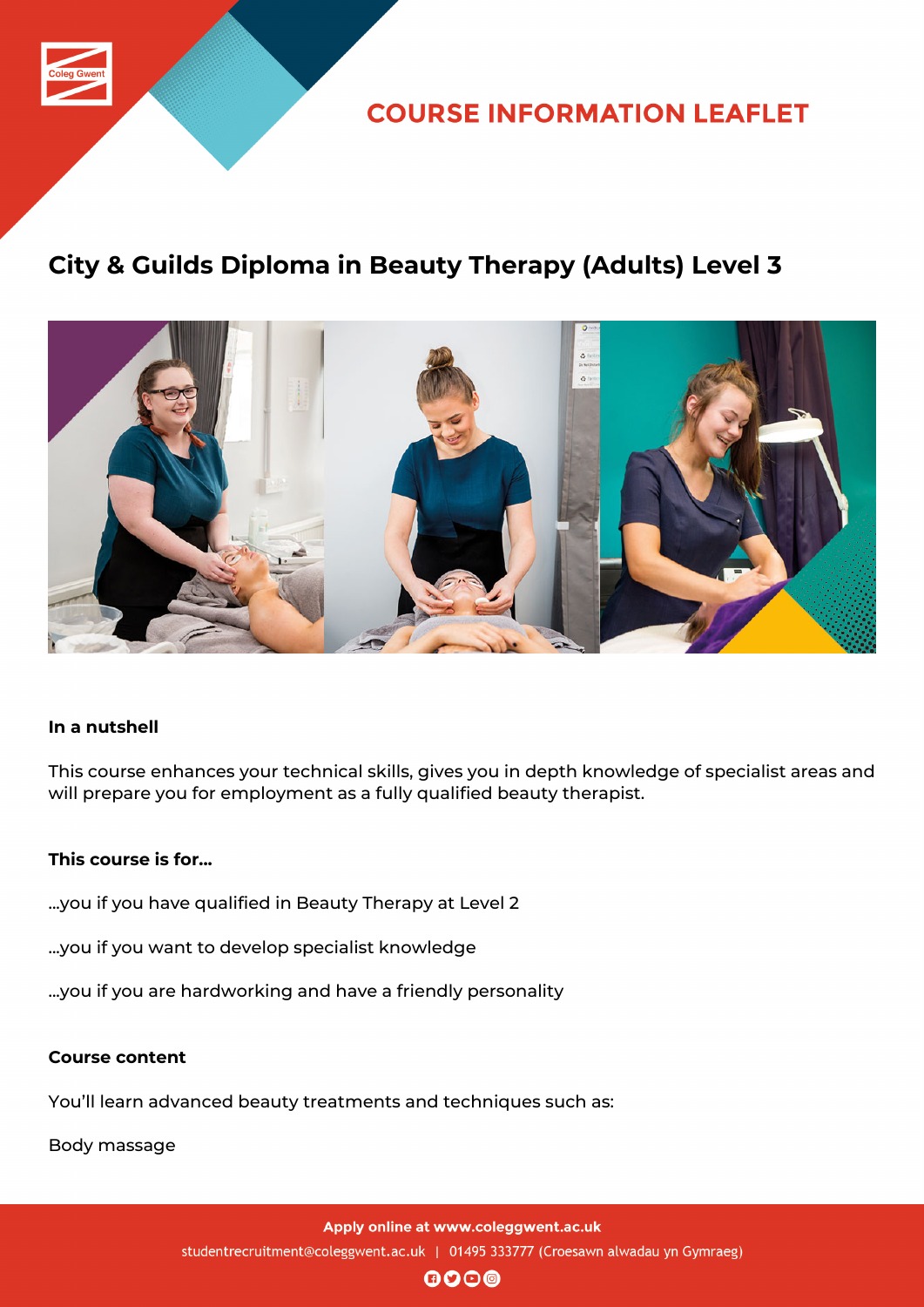

## **COURSE INFORMATION LEAFLET**

Facial and body electrical and mechanical specialist treatments Manual and spray tan application Artificial nail structures Indian head massage Stone therapy massage Aromatherapy using pre-blended oils Client care Promotion and sales Health, safety and hygiene procedures in the salon.

You'll learn through:

Theory classes Practical workshops Real salon environments at the college working on clients Commercial sessions Demonstrations Group work Work placement - either weekly or on block

You'll also have the opportunity to participate in:

In house college competitions Inspiring Skills Wales and UK/World Skills Spa days Industry demonstrations on Laser/IPL treatment Visits and trips to industry specialists Supervisory roles in the department and managing therapists' columns

You'll be assessed via practical assessments, assignments and multiple-choice online tests covering underpinning knowledge. Once complete, you'll achieve:

Level 3 Beauty Therapy Appropriate supporting qualifications to broaden your skill set Creative Enrichment Skills (community activities and demonstrations)

### **Entry Requirements**

You'll need to have completed the NVQ Level 2 Diploma in Beauty Therapy.

Apply online at www.coleggwent.ac.uk studentrecruitment@coleggwent.ac.uk | 01495 333777 (Croesawn alwadau yn Gymraeg)